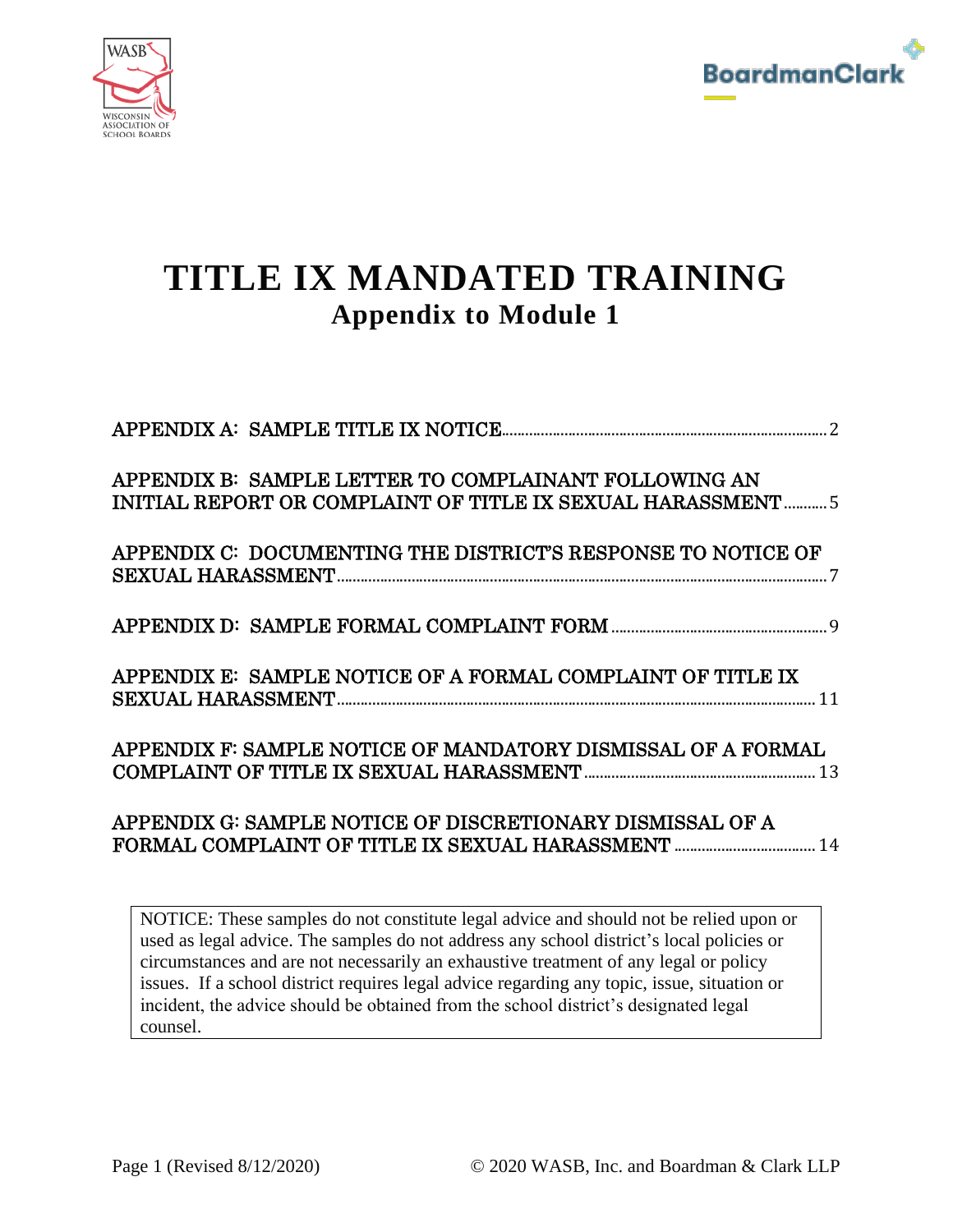## APPENDIX A: SAMPLE TITLE IX NOTICE

<span id="page-1-0"></span>*(This sample covers the content of various notices required by the federal Title IX regulations. Specifically, the Title IX regulations require school districts to provide notice of all of the information included in this sample to students, parents or legal guardians of elementary and secondary school students, employees, all applicants for admission or employment, and all unions or professional organizations holding collective bargaining or professional agreements with the school district. In addition, the Title IX regulations require each school district to prominently display the district's Title IX nondiscrimination policy statement and the contact information for the Title IX coordinator(s) on the district's website (if any) and in each handbook or catalog that the district makes available to the persons identified in the previous sentence.)* 

### **NOTICE OF SCHOOL DISTRICT POLICIES ON SEX DISCRIMINATION, THE DISTRICT'S TITLE IX COORDINATOR(S), AND PROCEDURES FOR REPORTING OR FILNG A COMPLAINT OF SEX DISCRIMINATION**

### *Title IX Nondiscrimination Policy Statement –*

As mandated by the current provisions of Title IX of the Education Amendments of 1972 and under the regulations set forth in Chapter 106 of Title 34 of the Code of Federal Regulations ("the federal Title IX regulations"), the District does not unlawfully discriminate on the basis of sex in any education program or activity that the District operates. Title IX's requirement not to discriminate in any education program or activity extends to cover, but is not limited to, District students, certain admissions processes, and District employment. Inquiries regarding how Title IX and the federal Title IX regulations apply to the District may be referred to a District Title IX Coordinator (as designated below), to the Assistant Secretary for Civil Rights at the U.S. Department of Education, or to both.

The District's commitment to nondiscrimination under Title IX and under other state and federal laws is further defined in the following policies of the School Board: *[Insert applicable references—e.g., Policy 113, Policy 411, Policy 411.1, Policy 511, and Policy 512]*.

#### *District Title IX Coordinators –*

The District employees who hold each of the positions identified below serve as Title IX Coordinators for the District:

| [REGULAR POSITION TITLE]               |
|----------------------------------------|
| [PHYSICAL OFFICE ADDRESS]              |
| [OFFICE MAILING ADDRESS, if different] |
| [OFFICE TELEPHONE]                     |
| [DISTRICT-ISSUED EMAIL ADDRESS]        |
|                                        |

*[REGULAR POSITION TITLE] [PHYSICAL OFFICE ADDRESS] [OFFICE MAILING ADDRESS, if different] [OFFICE TELEPHONE] [DISTRICT-ISSUED EMAIL ADDRESS]*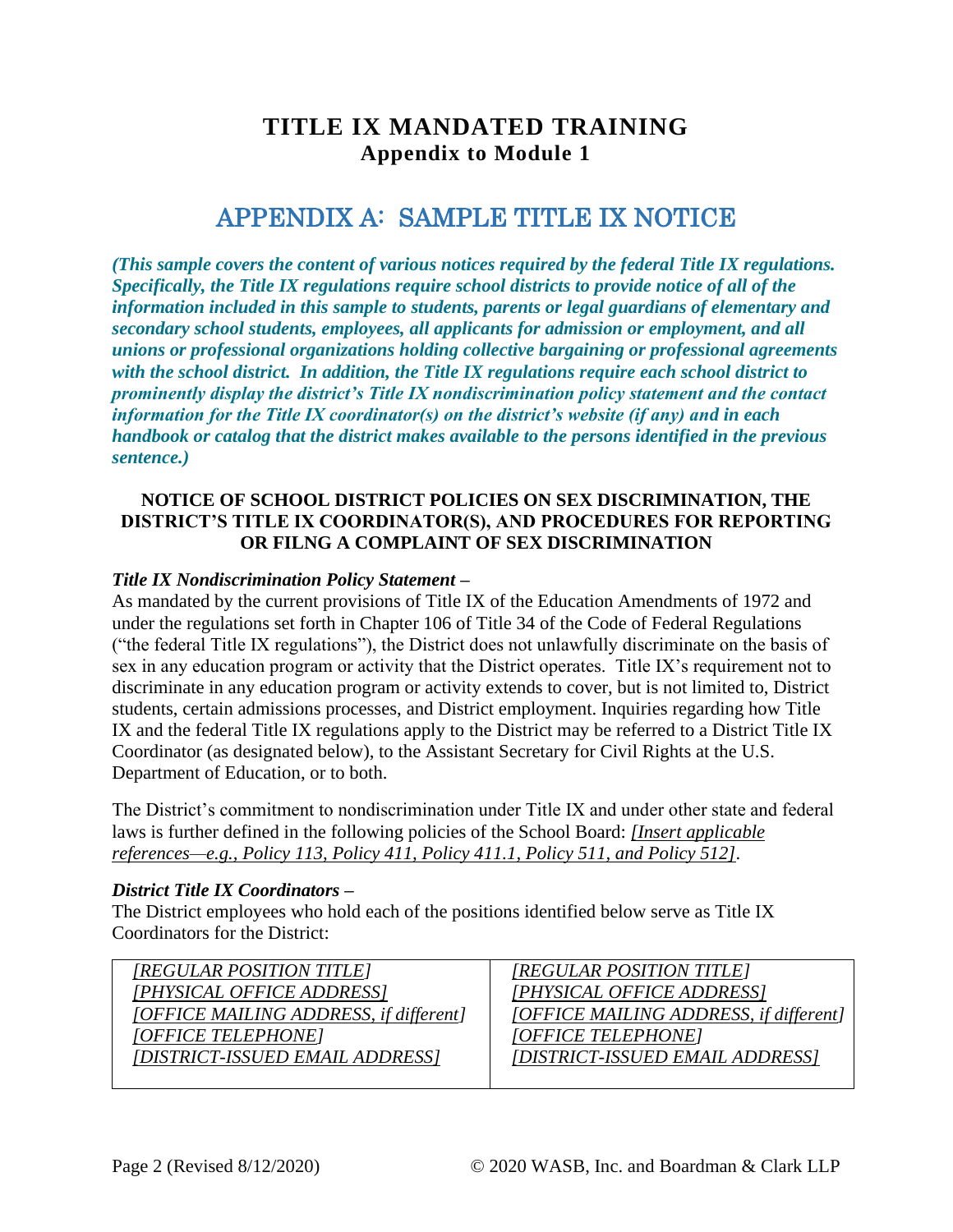### *Reporting Sex Discrimination –*

Any person (including a person who is not claiming to have been personally harmed/victimized by the alleged discrimination) may report a concern or allegation regarding prohibited sex discrimination (including sexual harassment) to the District. Such reports may be submitted as follows:

- 1. To a District Title IX Coordinator, either in person, by U.S. mail, by telephone, or by electronic mail, using the contact information listed above. In person reports should be made when the Title IX Coordinator is reasonably available during regular working hours. Reports submitted by telephone, mail, or electronic mail may be made at any time.
- 2. By any other means that results in a Title IX Coordinator actually receiving the person's verbal or written report.

*{Editor's Note: The reporting procedures listed above were drafted to parallel the minimum requirements for reporting procedures under the Title IX regulations. If the district offers additional methods for filing reports and complaints of sex discrimination, such as an online form or other electronic submission portal, the above language should be modified to identify such additional procedures. Ensure that the reporting procedures identified in this notice are consistent with the reporting procedures included in any related policy or rule.}*

### *Filing Formal Complaints of Title IX Sexual Harassment –*

As required by the federal Title IX regulations, the District has established a formal grievance process for investigating and resolving "formal complaints" of "sexual harassment," as those terms are defined in the regulations.

An individual who is alleged to be the victim of conduct that could constitute sexual harassment under the federal Title IX regulations (i.e., a Title IX "complainant"), or a parent or guardian who has a legal right to act on behalf of such an individual, may file a formal complaint of sexual harassment. No Title IX complainant is obligated to file a formal complaint, but a qualifying formal complaint is necessary for the District to start an investigation using the District's formal Title IX grievance process.

Complainants are expected to file formal complaints of sexual harassment with a District Title IX Coordinator by submitting a document or electronic submission in person, by U.S. mail, or by electronic mail, using the contact information specified above. *[Carefully review any related local policy or rule and insert a description of any other procedures that the district has established for filing a formal complaint of Title IX sexual harassment.] {Editor's Note: It is very important to coordinate the filing procedures included in this notice with the actual filing procedures that are identified in the applicable policy or rule. Modifications to the sample language may be needed.}* 

Additional requirements for formal complaints of Title IX sexual harassment, including a description of the required content for a formal complaint, are set forth in *[insert the applicable reference—e.g., "Policy 113 within the School Board's policies"]*.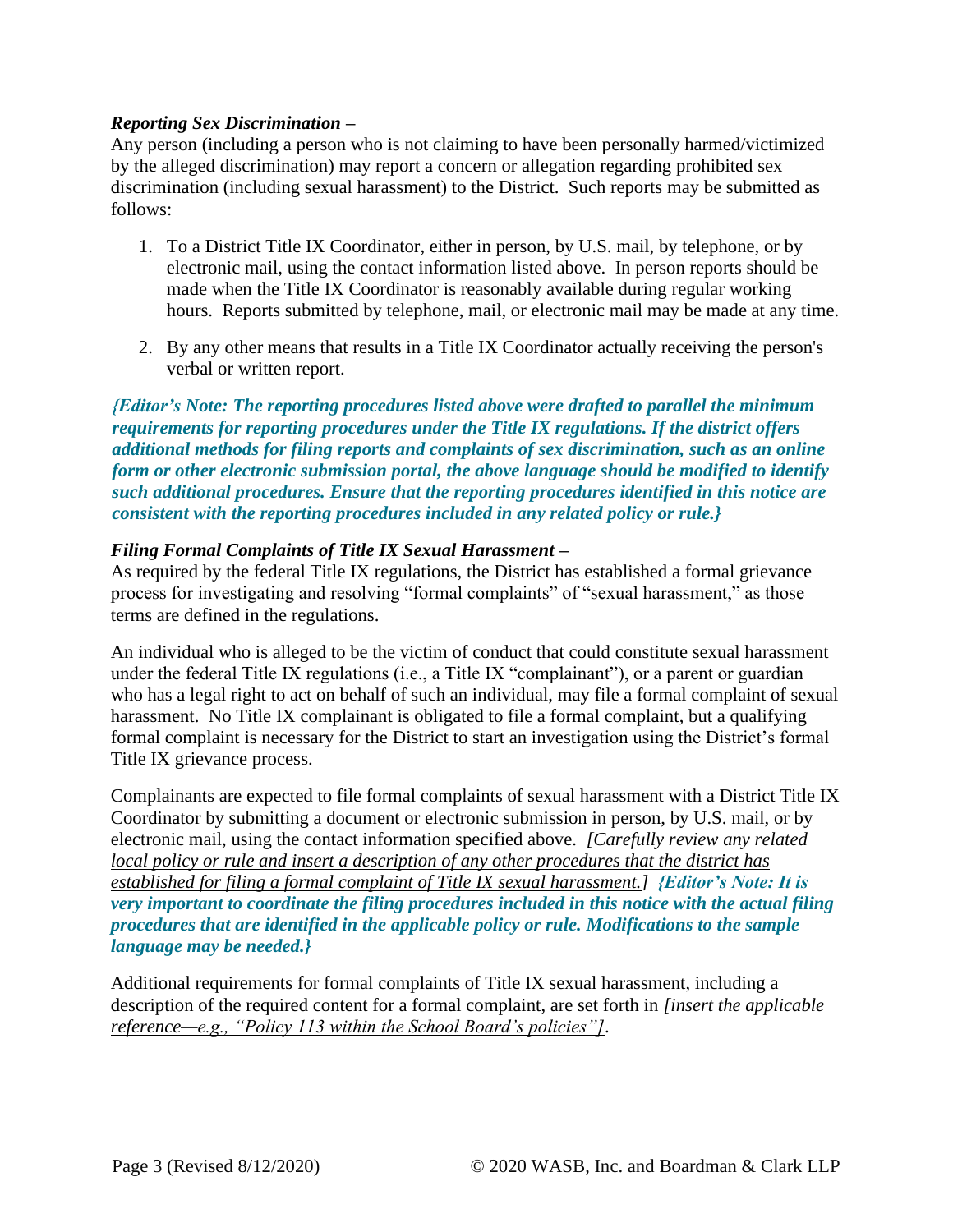### *District Response to Reports and Complaints of Sex Discrimination and to Formal Complaints of Sexual Harassment under Title IX –*

The District has established grievance procedures through which the District structures its response to reports that allege unlawful discrimination on the basis of sex in any education program or activity of the District. Those procedures are set forth in *[insert the applicable reference(s)—e.g., "411-Rule 1 and 511-Rule 1, as published on the District's website"]*. The purpose of such procedures is to provide for the prompt and equitable resolution of any report or complaint of alleged sex discrimination, excluding formal complaints of sexual harassment under Title IX (which are subject to a different process).

Any time that the District has actual knowledge of sexual harassment or allegations of sexual harassment that could constitute a violation of Title IX, the District has obligations to respond to such knowledge in a manner that is not deliberately indifferent and in a manner that treats the alleged victim(s) of sexual harassment and the alleged perpetrator(s) of sexual harassment equitably. Such a response includes, but is not limited to, offering supportive measures to a complainant and investigating and resolving any formal complaint that presents allegations of Title IX sexual harassment using the formal grievance process that the District has adopted for such formal complaints. District procedures for responding to alleged sexual harassment under Title IX, including the formal grievance process, are set forth in *[insert the applicable reference(s)—e.g., "113-Rule 1, as published on the District's website"]*. *{Editor's Note: In all cases where a Title IX notice cross-references a document/policy that is available electronically, and the notice itself is provided in an electronic format, a district should include an electronic link to the cross-referenced item(s).}*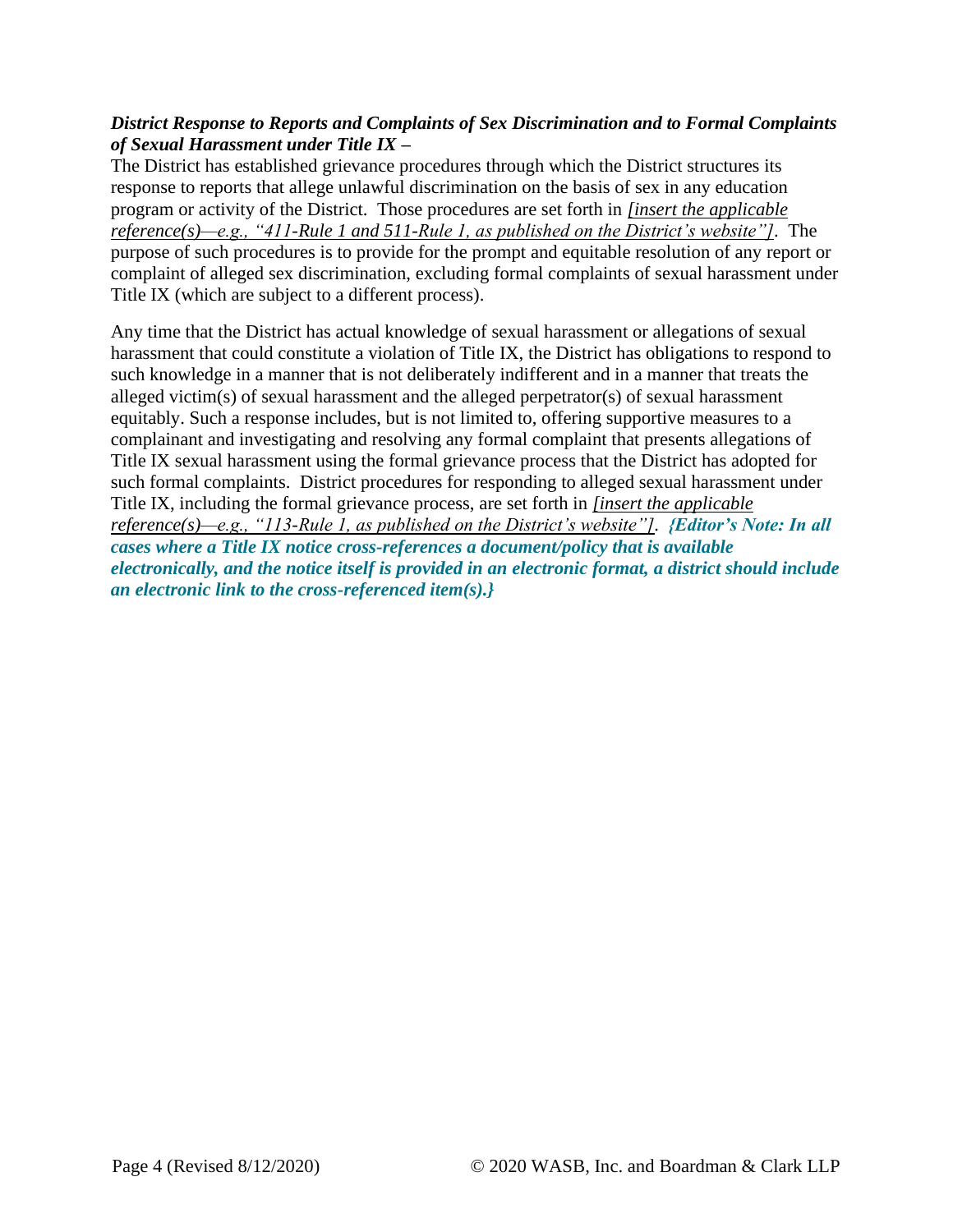# <span id="page-4-0"></span>APPENDIX B: SAMPLE LETTER TO COMPLAINANT FOLLOWING AN INITIAL REPORT OR COMPLAINT OF TITLE IX SEXUAL HARASSMENT

NOTE: The Title IX regulations require school districts to respond to notice of Title IX sexual harassment by taking steps that include having the Title IX Coordinator directly contact the alleged victim of the harassment. This letter starts the process of contacting the complainant and providing the complainant with information about supportive measures and the process for filing a formal complaint. The sample letter assumes that an additional direct contact or some other type of followup meeting will occur at which the Title IX Coordinator will fulfill additional communication requirements that are established in the Title IX regulations.

### **[DISTRICT LETTERHEAD]**

*[DATE]*

*[NAME] [ADDRESS]*

### **Re: Report of Sexual Harassment**

Dear *[NAME]*:

This letter is intended to inform you that the District has received a report of alleged sexual harassment. You have been identified as the complainant, which means that you are the individual who is alleged to be the victim of conduct that could constitute sexual harassment under a federal law known as "Title IX."

I am the Title IX Coordinator for the District, and based on the report, I am required to promptly contact you and discuss the availability of "supportive measures." Such supportive measures are discussed below and are available to you with or without filing a formal complaint related to the reported conduct.

"Supportive measures" are non-disciplinary, non-punitive individualized services offered as appropriate, as reasonably available, and without fee or charge. Such measures are designed to restore or preserve equal access to the District's education program or activity, without unreasonably burdening the other party; protect the safety of all parties and the District's educational environment; and deter sexual harassment. Examples of possible supportive measures include counseling, extensions of deadlines or other course-related adjustments, modifications of work or class schedules, mutual restrictions on contact between the parties, changes in work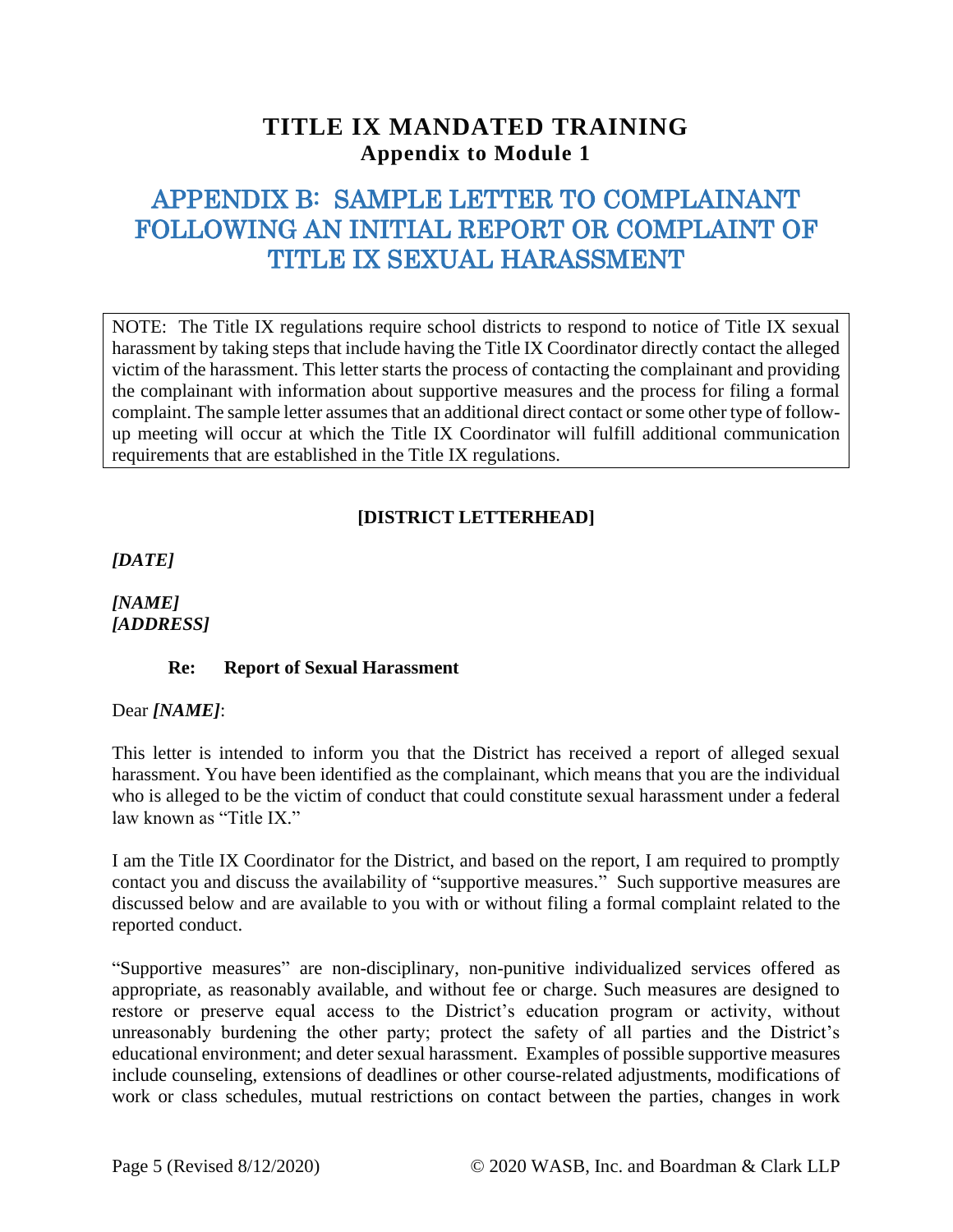locations (for employees), leaves of absence, increased security and monitoring of certain areas of the campus, and other similar measures.

I will contact you to discuss the availability of supportive measures. Please note that I will also consider your wishes with respect to supportive measures. I am responsible for coordinating the effective implementation of supportive measures.

Please be aware that you may also file a formal complaint related to the alleged sexual harassment. Enclosed is a copy of one or more school district policies addressing sex discrimination and sexual harassment, including the policy that identifies the process for filing a formal complaint. I will also explain to you the process for filing a formal complaint.

Sincerely,

Title IX Coordinator *[NAME OF SCHOOL DISTRICT]*

Enclosure: *[Identify Applicable District Policies]*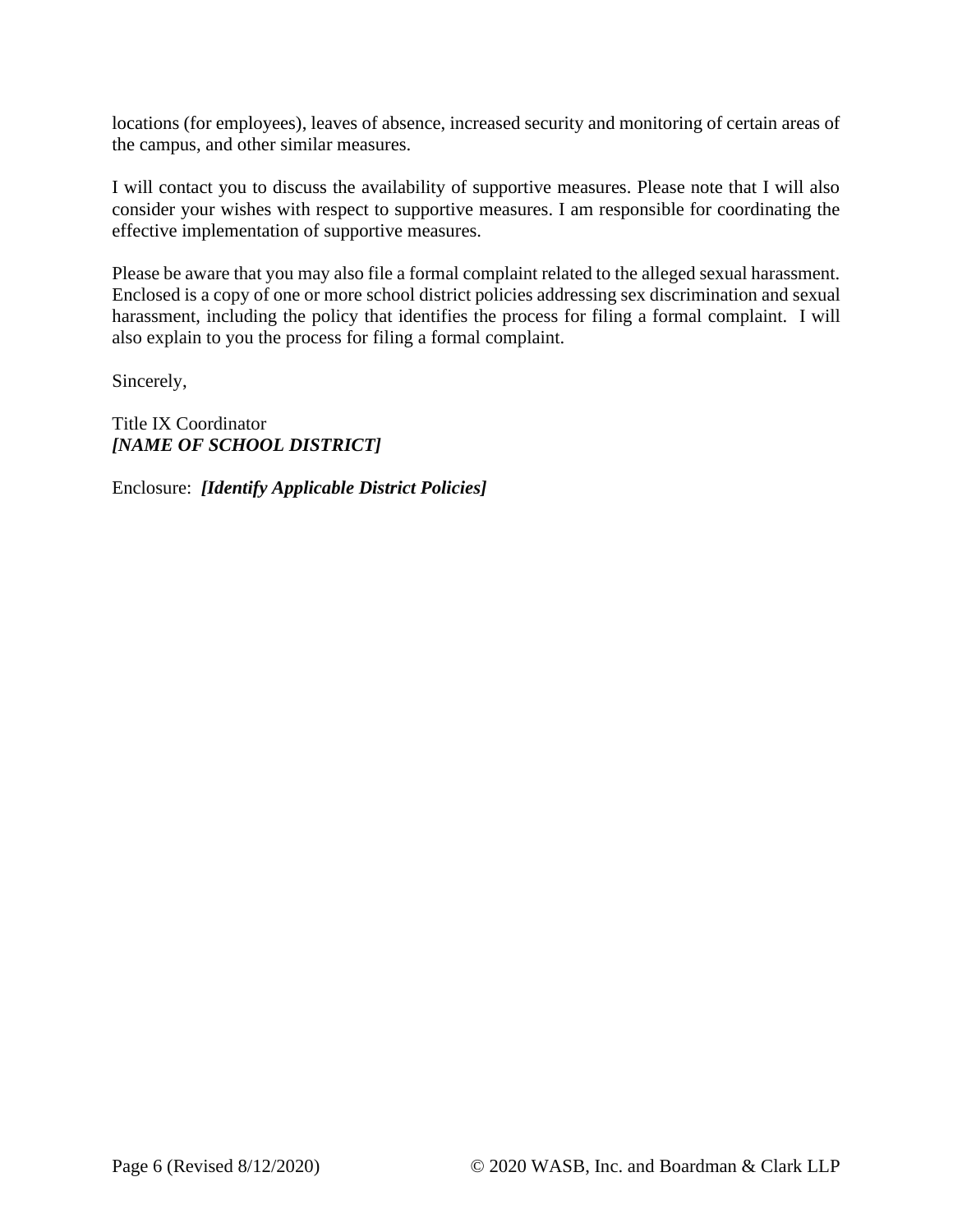# <span id="page-6-0"></span>APPENDIX C: DOCUMENTING THE DISTRICT'S RESPONSE TO NOTICE OF SEXUAL HARASSMENT

NOTE: This sample presents one approach to documenting a school district's response to a report or other notice of conduct that could constitute Title IX sexual harassment. The Title IX regulations include specific documentation requirements. This sample takes the approach of a "memo to file." An alternative approach to the relevant documentation requirements would involve creating a form that captures the necessary information about the district's response to the report of sexual harassment.

### *[DISTRICT LETTERHEAD]*

### **Memorandum**

*To: File From: Title IX Coordinator Date: [Date of Memorandum] Re: [Name of Complainant]*  **Actions Taken in Response to Report of Alleged Sexual Harassment** 

This memorandum is intended to document that, on *[Date of Discussion with Complainant]*, I spoke with *[Name of Complainant]*, who was identified as the complainant in a report of sexual harassment that was brought to my attention on or about *[Date that the Title IX Coordinator received notice of the report]*.

During that discussion, I informed the complainant of the availability of supportive measures and informed the complainant that such supportive measures were available with or without a formal complaint. I also considered the complainant's wishes with respect to supportive measures. Specifically, the complainant stated the following wishes: *[Document wishes of complainant.]*

I also informed the complainant that he/she may file a formal complaint related to the alleged sexual harassment. I also explained to the complainant the process for filing a formal complaint.

I also communicated with the complainant in writing on the above issues and provided the complainant with a copy of District policies addressing sex discrimination and sexual harassment.

The following actions were taken in response to the report of alleged sexual harassment. *[Describe actions taken.]*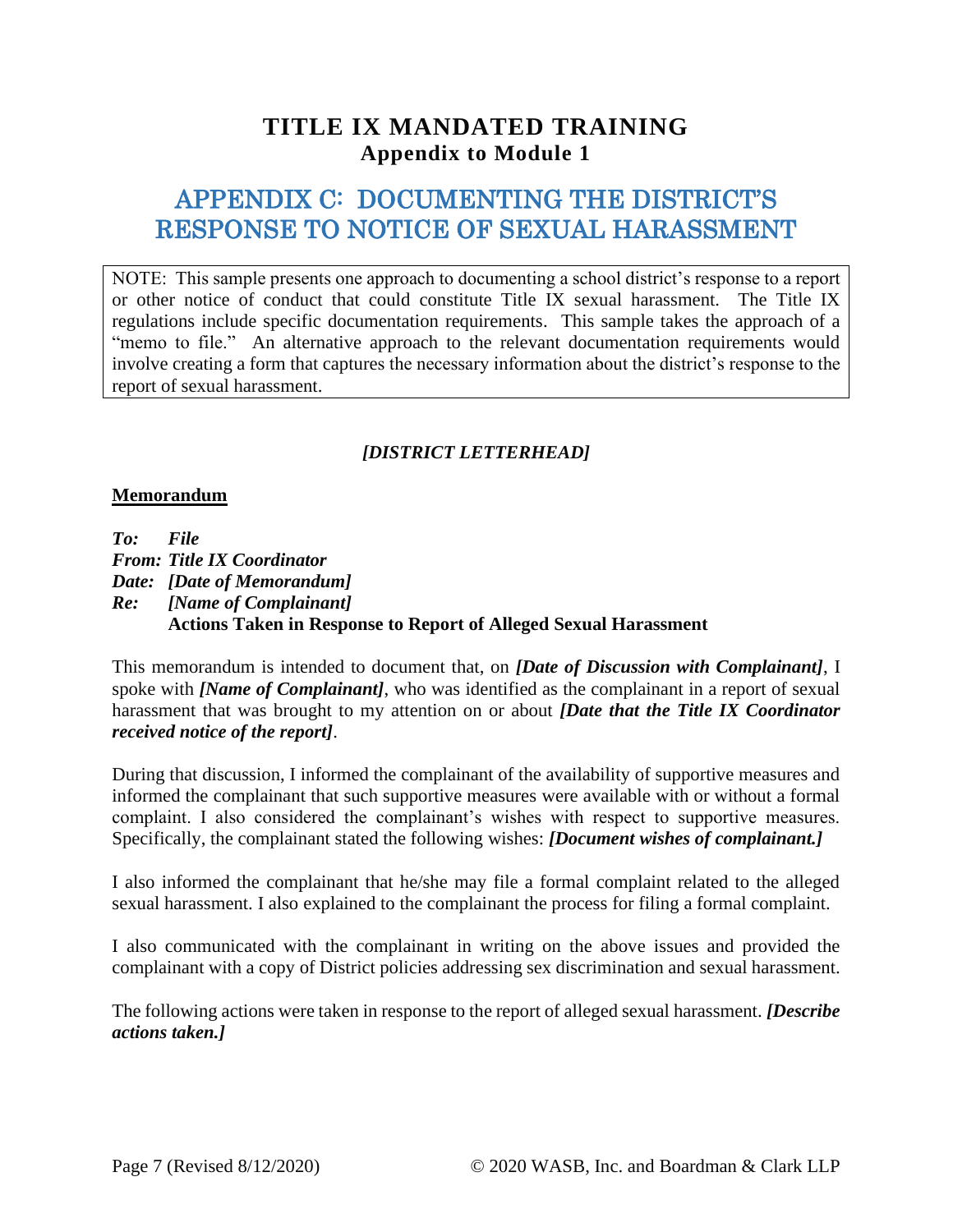The measures and actions taken were designed to restore or preserve access to the District's educational program or activity. These actions restored or preserved access by: *[Describe how the actions helped restore or preserve access]*.

I have concluded that my response was not deliberately indifferent. My response was not deliberately indifferent (or clearly unreasonable under the circumstances) because: *[Describe basis for this conclusion].*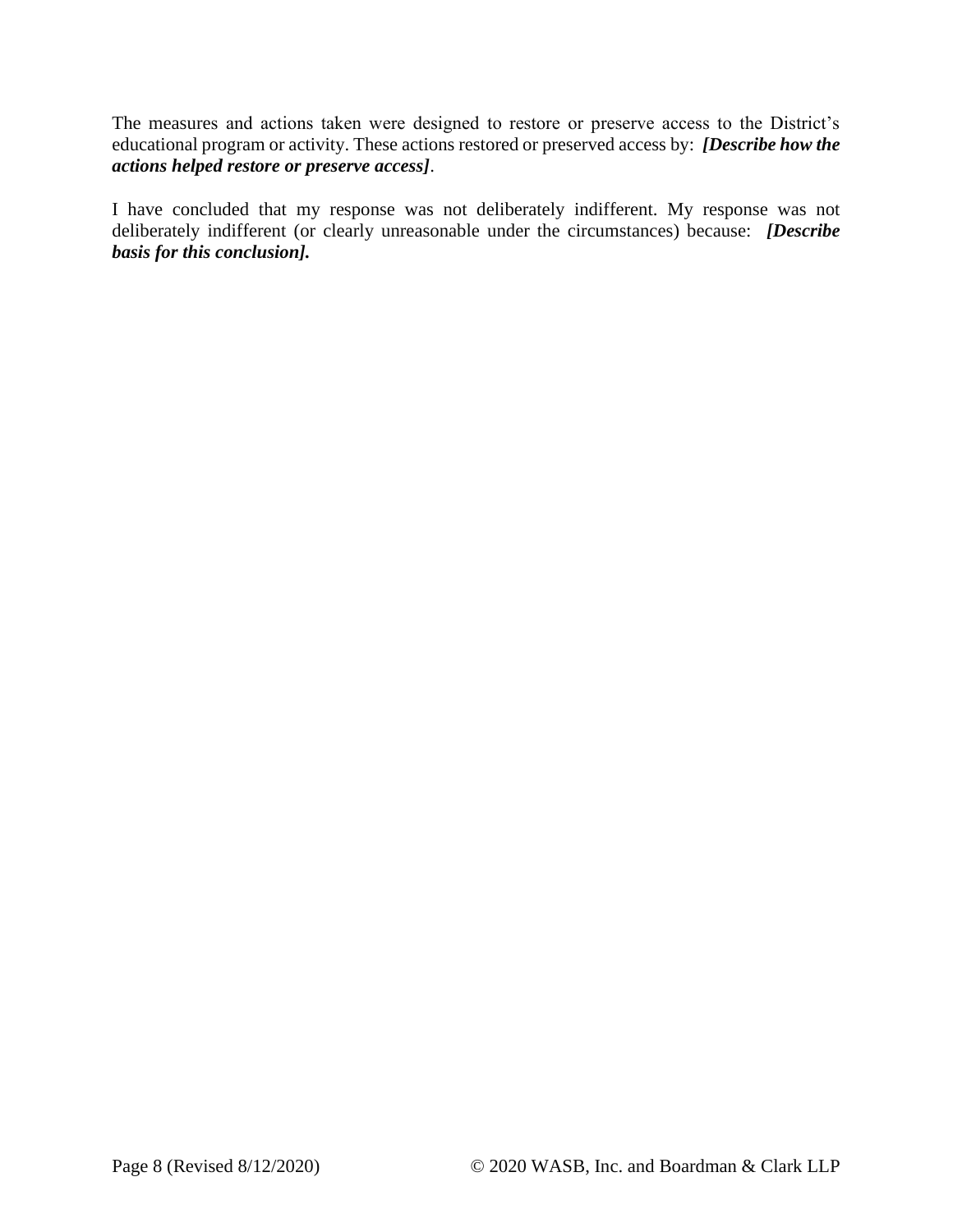# <span id="page-8-0"></span>APPENDIX D: SAMPLE FORMAL COMPLAINT FORM

NOTE: This is a sample formal complaint form that addresses each of the mandatory aspects of a formal complaint of Title IX sexual harassment. Even if a district makes this form available to complainants, the district should not strictly require the use of the form.

### **FORMAL COMPLAINT OF SEXUAL HARASSMENT**

This formal complaint is filed by the complainant (or parent or guardian on behalf of the complainant) or signed by the Title IX Coordinator.

If this formal complaint is filed by the complainant, it may be filed with the Title IX Coordinator in person, by mail, by electronic mail, by using the contact information for the Title IX Coordinator, or by any additional method designated by the District. A document filed by a complainant means a document or electronic submission that contains the complainants physical or digital signature or otherwise indicates that the complainant, or a parent or guardian acting on behalf of a complainant, is the person filing the formal complaint.

This formal complaint is intended to request the District to investigate the allegation of sexual harassment.

This formal complaint must either attach or include below the specific allegations of sexual harassment against a respondent about conduct within the District's education program or activity.

\_\_\_\_\_\_\_\_\_\_\_\_\_\_\_\_\_\_\_\_\_\_\_\_\_\_\_\_\_\_\_\_\_\_\_\_\_\_\_\_\_\_\_\_\_\_\_\_\_\_\_\_\_\_\_\_\_\_\_\_\_\_\_\_\_\_\_\_\_\_\_\_\_\_\_\_\_\_

\_\_\_\_\_\_\_\_\_\_\_\_\_\_\_\_\_\_\_\_\_\_\_\_\_\_\_\_\_\_\_\_\_\_\_\_\_\_\_\_\_\_\_\_\_\_\_\_\_\_\_\_\_\_\_\_\_\_\_\_\_\_\_\_\_\_\_\_\_\_\_\_\_\_\_\_\_.

\_\_\_\_\_\_\_\_\_\_\_\_\_\_\_\_\_\_\_\_\_\_\_\_\_\_\_\_\_\_\_\_\_\_\_\_\_\_\_\_\_\_\_\_\_\_\_\_\_\_\_\_\_\_\_\_\_\_\_\_\_\_\_\_\_\_\_\_\_\_\_\_\_\_\_\_\_\_ \_\_\_\_\_\_\_\_\_\_\_\_\_\_\_\_\_\_\_\_\_\_\_\_\_\_\_\_\_\_\_\_\_\_\_\_\_\_\_\_\_\_\_\_\_\_\_\_\_\_\_\_\_\_\_\_\_\_\_\_\_\_\_\_\_\_\_\_\_\_\_\_\_\_\_\_\_\_

 $\mathcal{L}_\text{max} = \mathcal{L}_\text{max} = \mathcal{L}_\text{max} = \mathcal{L}_\text{max} = \mathcal{L}_\text{max} = \mathcal{L}_\text{max} = \mathcal{L}_\text{max} = \mathcal{L}_\text{max} = \mathcal{L}_\text{max} = \mathcal{L}_\text{max} = \mathcal{L}_\text{max} = \mathcal{L}_\text{max} = \mathcal{L}_\text{max} = \mathcal{L}_\text{max} = \mathcal{L}_\text{max} = \mathcal{L}_\text{max} = \mathcal{L}_\text{max} = \mathcal{L}_\text{max} = \mathcal{$ 

The allegations of sexual harassment are as follows:

The conduct occurred within the District's education program or activity in the following respect: \_\_\_\_\_\_\_\_\_\_\_\_\_\_\_\_\_\_\_\_\_\_\_\_\_\_\_\_\_\_\_\_\_\_\_\_\_\_\_\_\_\_\_\_\_\_\_\_\_\_\_\_\_\_\_\_\_\_\_\_\_\_\_\_\_\_\_\_\_\_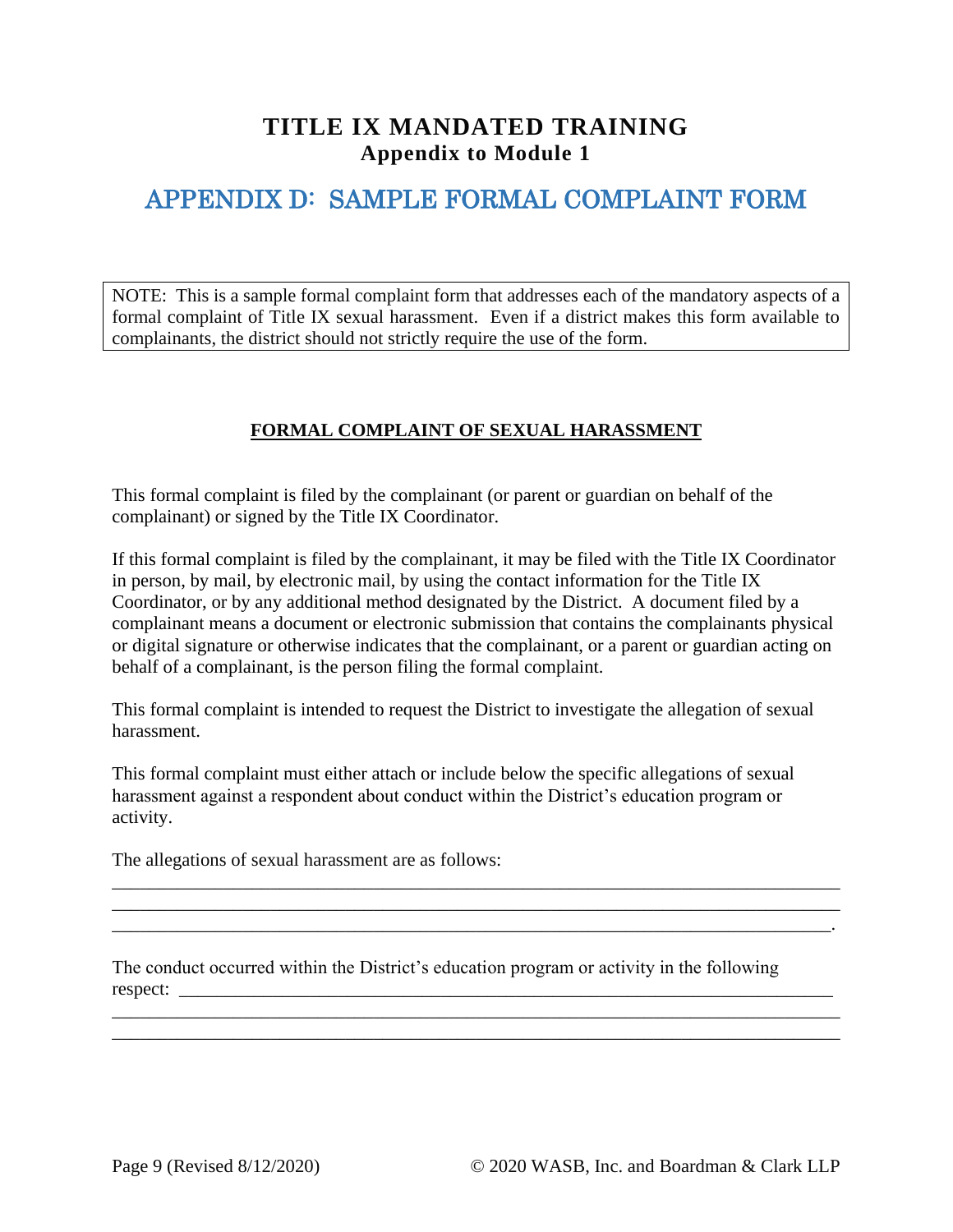A respondent is any individual who is reported as the alleged perpetrator of conduct that could constitute sexual harassment. The respondent(s) related to the conduct alleged above (if known) are the following individuals:

\_\_\_\_\_\_\_\_\_\_\_\_\_\_\_\_\_\_\_\_\_\_\_\_\_\_\_\_\_\_\_\_\_\_\_\_\_\_\_\_\_\_\_\_\_\_ \_\_\_\_\_\_\_\_\_\_\_\_\_\_\_\_\_\_\_\_\_\_\_\_\_\_\_\_\_\_

Printed Name of Complainant or Title IX Coordinator Date

\_\_\_\_\_\_\_\_\_\_\_\_\_\_\_\_\_\_\_\_\_\_\_\_\_\_\_\_\_\_\_\_\_\_\_\_\_\_\_\_\_\_\_\_\_\_

Signature of Complainant or Title IX Coordinator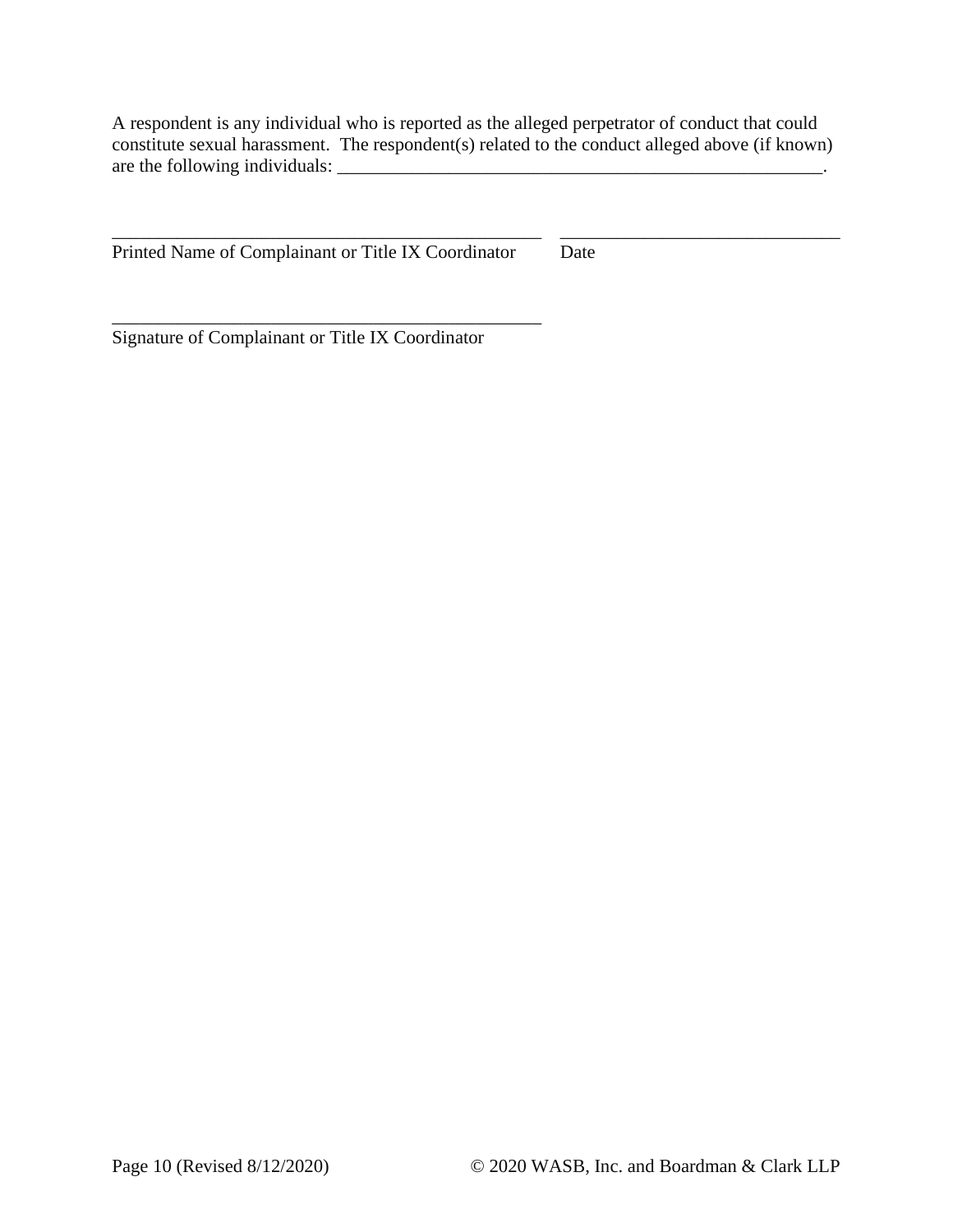# <span id="page-10-0"></span>APPENDIX E: SAMPLE NOTICE OF A FORMAL COMPLAINT OF TITLE IX SEXUAL HARASSMENT

### **[DISTRICT LETTERHEAD]**

*[DATE]* 

*[NAME] [ADDRESS]* 

### **RE: Notice of a Formal Complaint of Sexual Harassment**

Dear *[NAME]*:

This notice is intended to inform you that a formal complaint alleging sexual harassment under Title IX has been filed by a complainant or signed by the Title IX Coordinator with the District. You are being provided this notice because you are a party to this formal complaint.

Enclosed please find a copy of the District's sexual harassment policy, including the District's Title IX grievance process for this formal complaint *[include if applicable: "and the District's informal resolution process"]*. Please be informed that the respondent is presumed not responsible for the alleged conduct and that a determination regarding responsibility is made at the conclusion of the grievance process. Please also be aware that the parties may request to inspect and review evidence that is directly related to the allegations raised in the formal complaint.

The parties may have an advisor of their choice, who may be, but is not required to be, an attorney. Please also be aware that, as provided in *[identify the relevant policy or code of conduct provision that establishes the rule]*, the District prohibits knowingly making false statements or knowingly submitting false information during the grievance process.

Please be advised of the following allegations that potentially constitute sexual harassment: *[Include a description of the allegations, including sufficient details known at the time. Sufficient details include the identities of the parties involved in the incident(s), if known; the conduct allegedly constituting sexual harassment under §106.30; and the date and location of the alleged incident(s), if known.]*.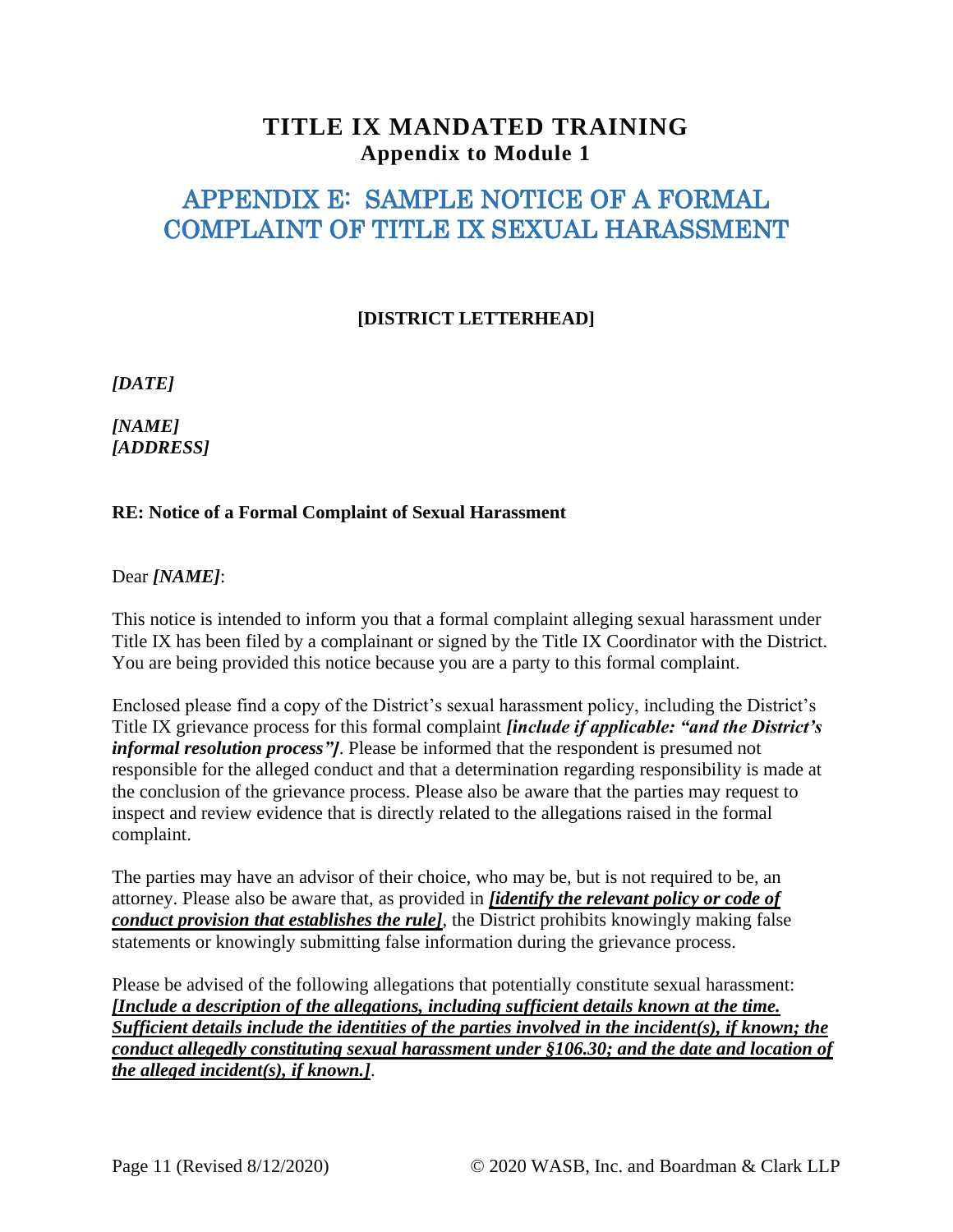At the District's discretion, conduct that is investigated using the District's grievance process for allegations of Title IX sexual harassment may be assessed under all relevant legal standards and all applicable District policies, rules, and codes of conduct.

If, during the investigation, the District decides to investigate allegations about the complainant or respondent that are not included in the notice, the District will provide notice of the additional allegations to you. This notice is being provided to the parties with sufficient time to prepare a response before any initial interview.

Sincerely,

Title IX Coordinator *[NAME OF SCHOOL DISTRICT]*

Enclosure: Sexual Harassment Policy / Grievance Process for Formal Complaints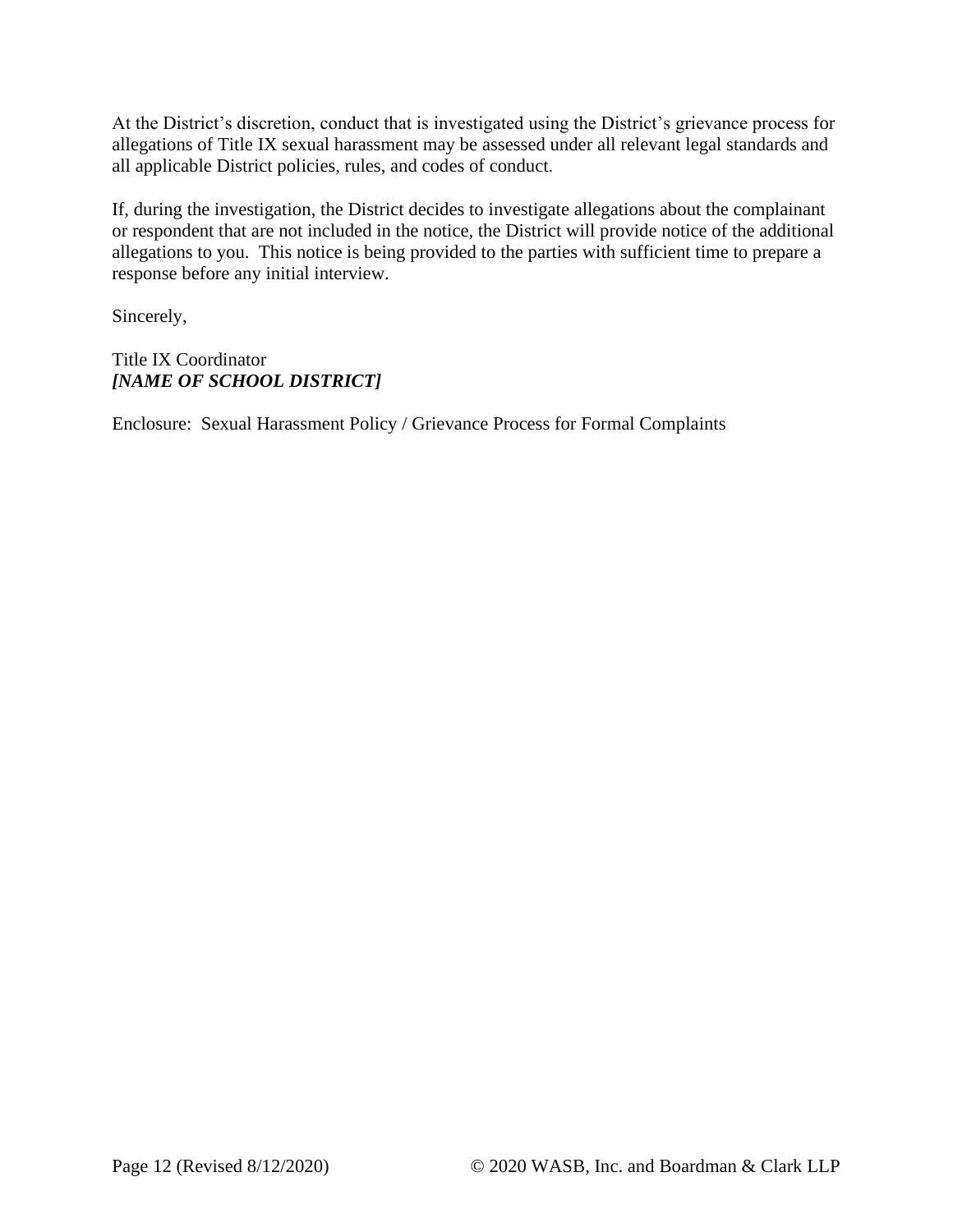# <span id="page-12-0"></span>APPENDIX F: SAMPLE NOTICE OF MANDATORY DISMISSAL OF A FORMAL COMPLAINT OF TITLE IX SEXUAL HARASSMENT

IMPORTANT: This sample letter assumes that the complaint is being dismissed in its entirety for purposes of the District's Title IX grievance process. If only some of the allegations are being dismissed (i.e., the complaint is being dismissed in part), substantial modifications to this letter would be needed to address such "dismissal in part."

### **[DISTRICT LETTERHEAD]**

*[DATE]* 

*[NAME] [ADDRESS]* 

#### **RE: Notice of Dismissal of Formal Complaint of Sexual Harassment**

Dear *[NAME]*:

The District has reviewed the allegations in a formal complaint of sexual harassment that was either filed by a complainant or signed by the Title IX Coordinator.

Upon review, I have concluded that the formal complaint must be dismissed. It must be dismissed because *[Choose one: (1) the conduct alleged in the formal complaint, even if proven, would not constitute sexual harassment as defined under the federal law known as "Title IX"; (2) the conduct did not occur within the education program or activity of the District; or (3) the conduct did not occur against a person in the United States]*.

*[Further explain the reason(s) for dismissal.]* 

Because dismissal is required under Title IX, I am sending this written notice of dismissal simultaneously to the relevant parties. Dismissal for purposes of Title IX does not preclude the District from taking further action related to the alleged conduct if doing so is determined to be appropriate under any of the District's nondiscrimination policies or other District policies or rules.

This dismissal decision may be appealed to the extent provided in the District's grievance process for formal complaints of Title IX sexual harassment.

Sincerely,

Title IX Coordinator *[NAME OF SCHOOL DISTRICT]*